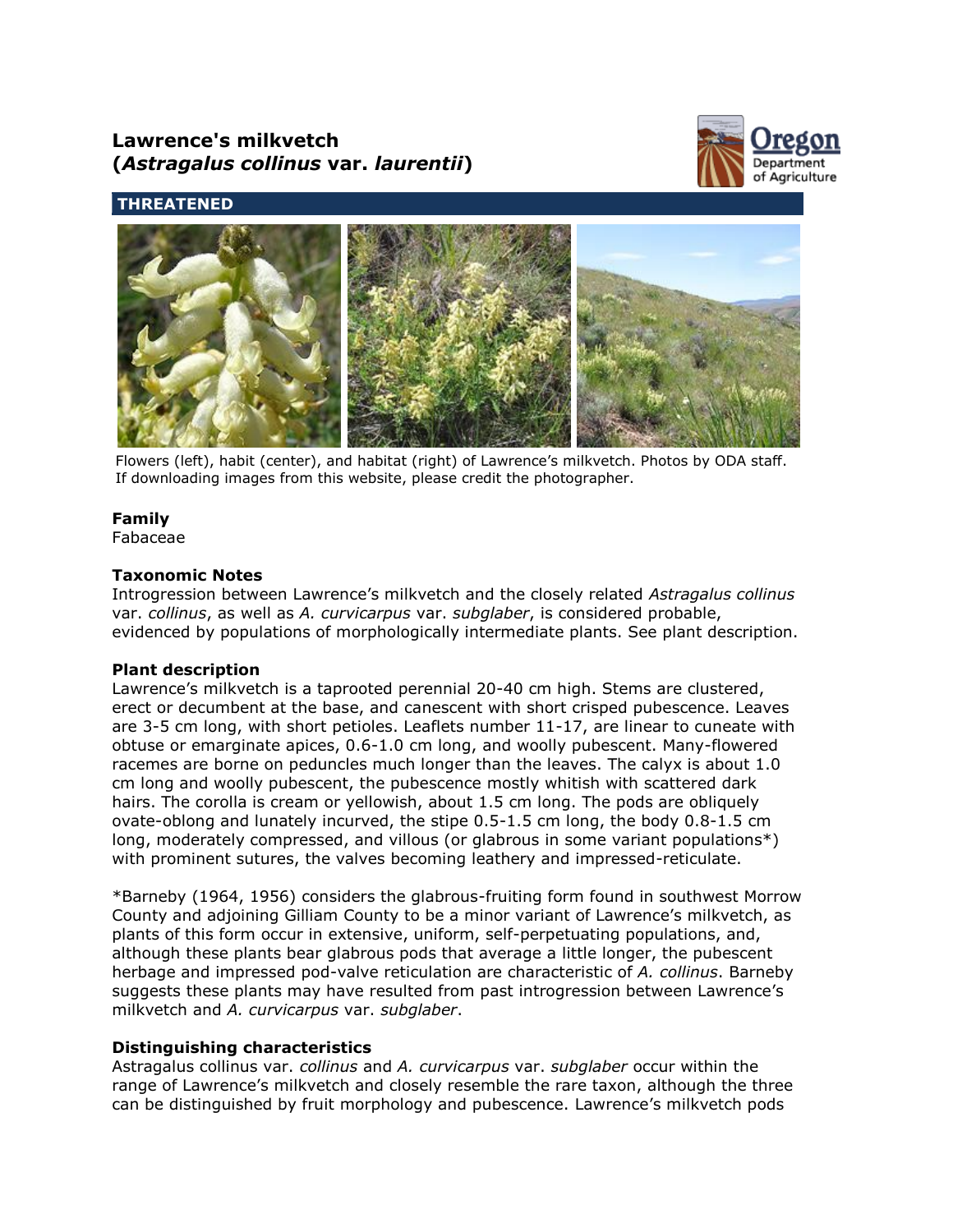are long-villous (hairs up to 0.5-1 mm long) or sometimes glabrous, lunately incurved, and plumper and shorter on average (0.8-1.5 cm long) than pods of A. collinus var. collinus, which are shorter-villous (hairs up to 0.25-0.5 mm long), slenderly linearoblong, straight or slightly incurved, and average 0.7-2.5 cm long. *Astragalus curvicarpus* var. *subglaber* is distinguished by its overall greener appearance, nearly glabrous leaflets, and strongly compressed reflexed pods that are glabrous or sparsely pubescent with prominent raised reticulation when ripe (versus impressed reticulation in both varieties of *A. collinus*), and 1.5-3.5 cm long, with a stipe at least twice as long as the calyx (versus up to about 1.5 times the calyx length in both varieties of *A. collinus*).

#### **When to survey**

Surveys for Lawrence's milkvetch should be completed when the species is fruiting and can be distinguished from the closely related *Astragalus collinus* var. *collinus*, typically from late May to August.

#### **Habitat**

Lawrence's milkvetch occupies sandy or rocky soils overlying basalt on dry slopes, mostly at elevations ranging from 600-1040 m (2000-3400 ft), although the species has been reported at elevations as low as 122 m (400 ft).

Commonly associated plant species include *Pseudoroegneria spicata, Poa secunda, Festuca idahoensis*, and *Bromus tectorum*. Lawrence's milkvetch has also been reported to occur with *Balsamorhiza careyana* and *Agoseris grandiflora*.

#### **Range**

This species is endemic to the Columbia Plateau of northern Oregon, within the Columbia Basin ecoregion. The majority of known occurrences are small and fragmented, with poor estimated viability.

#### **Oregon counties**

Gilliam, Morrow, Sherman, Umatilla

#### **Federal status**

Species of Concern

#### **Threats**

Primary threats to Lawrence's milkvetch include habitat loss due to agricultural development, grazing, road maintenance activities, competition from exotic weeds, and seed predation by insects. Breeding experiments indicate that Lawrence's milkvetch is incapable of autonomous self-fertilization and is dependent on pollinators to produce seed, making the species vulnerable to anthropogenic disturbances that impact pollinator populations.

#### **Did you know?**

The type specimen of Lawrence's milkvetch was collected by botanist William E. Lawrence near Heppner, Oregon in 1917. The species was first described as *Homalobus laurentii* by Rydberg in 1924.

#### **References**

Barneby, R. 1964. Atlas of North American *Astragalus*. Memoirs of the New York Botanical Garden 13:1-1188.